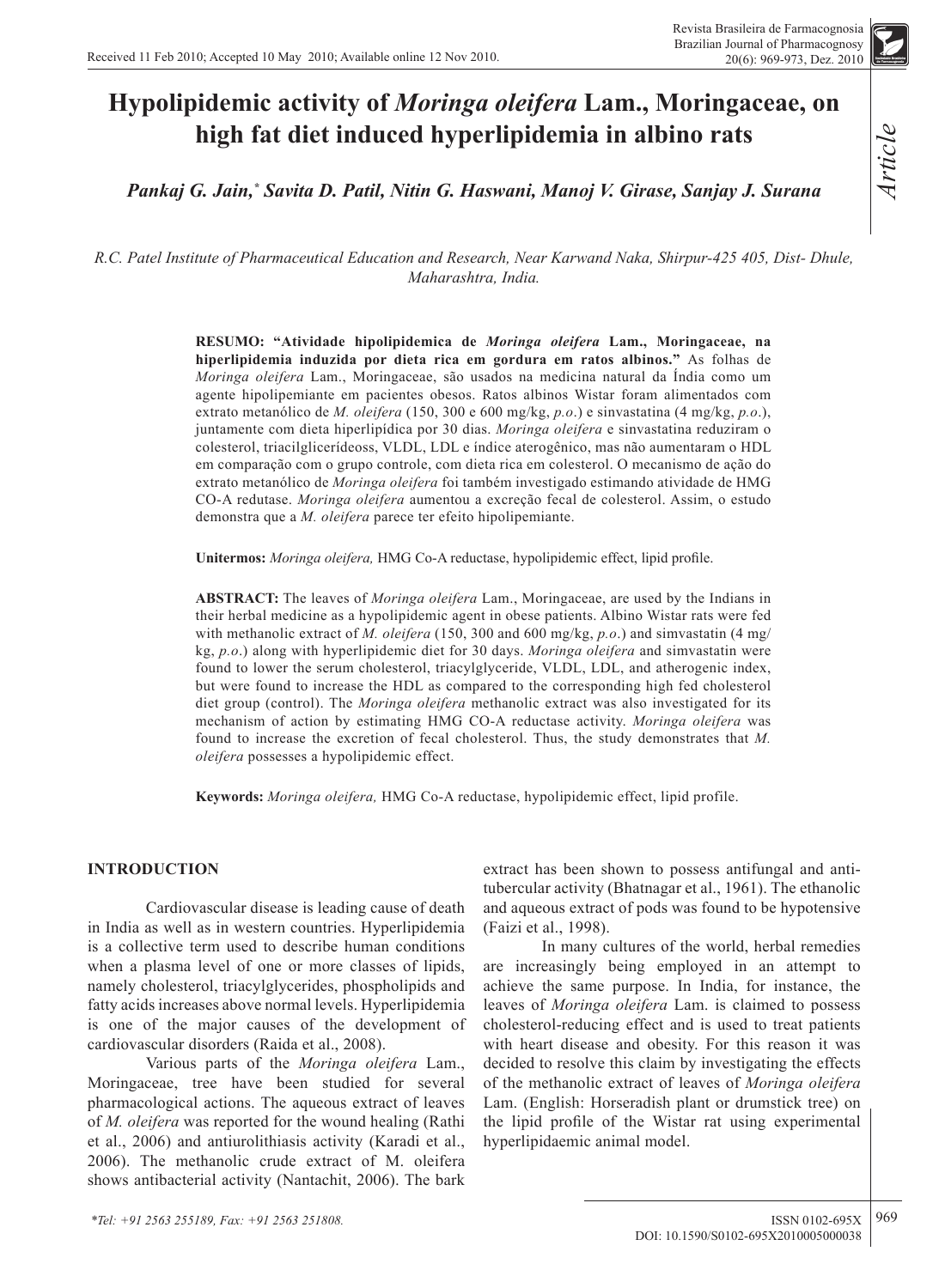#### **MATERIAL AND METHODS**

#### **Plant material**

The plant material was collected from local area of Shirpur in Dhule district, Maharastra, India. At the time of collection whole plant including leaves, pods and flower were collected and authentication was made by Dr. D.A. Patil, Professor, HOD, Department of Botany S.S.V.P.S's College of Science; Dhule (Maharashtra). The voucher specimen (number 190647) was deposited for future reference.

# **Extraction**

Leaves of the plant were removed and dried under shade in a room. After ten days of drying leaves were pulverized and sieved with a 40 # sieve. *Moringa oleifera* powder was extracted in methanol by using Soxhlet apparatus. The extract was dried in vacuum evaporator below  $40^{\circ}$ C and sterilized through Whatmann filter no. 42 and reconstituted in saline.

#### **Phytochemical investigation of extract**

Different chemical constituents present in methanolic extract were subjected to the tests by Kokate (1994) and Trease & Evans (1997).

# **HPTLC study**

β-sitosterol important chemical constituent of extract was detected using HPTLC fingerprint obtained using a Camag Linomat applicator and detector. The plates were observed under UV light after spraying with vanillin-con HCl reagent.

#### **Animals**

Healthy male albino Wistar rats of 180-200 g body weight were used in this study. The rats were housed in polypropylene cages under standard conditions (12 h light and dark cycles, at  $25\pm30$  °C and 35-60% humidity). Standard palletized feed (Amrut Pellets for rat, Pune, India) and tap water were provided *ad libitum*. Study was approved by Institutional Animal Ethical Committee CPCSEA, India (Registration No.651/02/C/CPCSEA).

# **Chemicals**

Cholesterol, cholic acid (Loba-chemie Ltd), triacylglyceride, HDL kits (RFCL Diagnostic Pvt. Ltd), simvastatin (Aitemis biotech Ltd.), methanol were used in this study.

#### **Preparation of the hyperlipidemic diet**

The high fat diet was prepared by mixing calculated amounts of 2% cholesterol, 1% cholic acid and 1 mL coconut oil. The Parachute coconut oil was chosen because of its high saturated fat content which aggravates the atherogenic profile in the rats (Hassarajani et al., 2007).

#### **Cholesterol fed diet hyperlipidemia**

Animals were divided into six groups (n=6). Normal group (Group I) received normal diet ad libitum. Control group (Group II) received high fat diet (HFD). After fifteen days groups IV, V, VI received high fat diet along with the plant methanolic extract in the dose of 150, 300 and 600 mg/kg, *p.o*., for thirty days. Group III received simvastatin the standard drug in the dose of 4 mg/kg *p.o*. after fifteen days along with high fat diet. After thirty days blood was withdrawn by cardiac puncture, allowed to clot for 45 min and serum was separated by centrifugation and lipid profile was done by using commercially available kits, with the help of ELISA reader (Biotech USA) (Hassarajani et al., 2007).

#### **Fecal cholesterol excretion**

Fecal matter was collected during the last three days of treatment period. The dried and powered fecal matter was extracted with  $CHCl<sub>3</sub>:MeOH (2:1)$ . The resultant extract was then analyzed for cholesterol contents in a manner similar to that the serum. The cholesterol excreted in the fecal matter (mg/g) was calculated.

# **HMG-CoA reductase activity**

For the estimation of HMG-CoA reductase activity five group of rats were used and each group containing six animals (Venugopala & Ramakrishnan, 1975).

Group I: Vehicle control (0.5 mL carboxy methyl cellulose solution) for seven days; Group II: Test drug treated (150 mg/kg) for seven days; Group III: Test drug treated (300 mg/kg) for seven days; Group IV: Test drug treated (600 mg/kg) for seven days; Group V: Simvastatin treated (4 mg/kg) for seven days.

The liver tissue was removed as quickly as possible and a 10% w/v homogenate was prepared in saline arsenate solution. The homogenate was deproteinized using an equal volume of dilute perchloric acid and allow to stand for 5 min, followed by centrifugation. To 1 mL of the filtrate, 0.5 mL of freshly prepared (alkaline hydroxylamine reagent in the case of HMG-CoA) was added. It was mixed and 1.5 mL of ferric chloride reagent was added after 5 min. The absorbance was read after 10 min at 540 nm vs a similarly treated saline arsenate blank.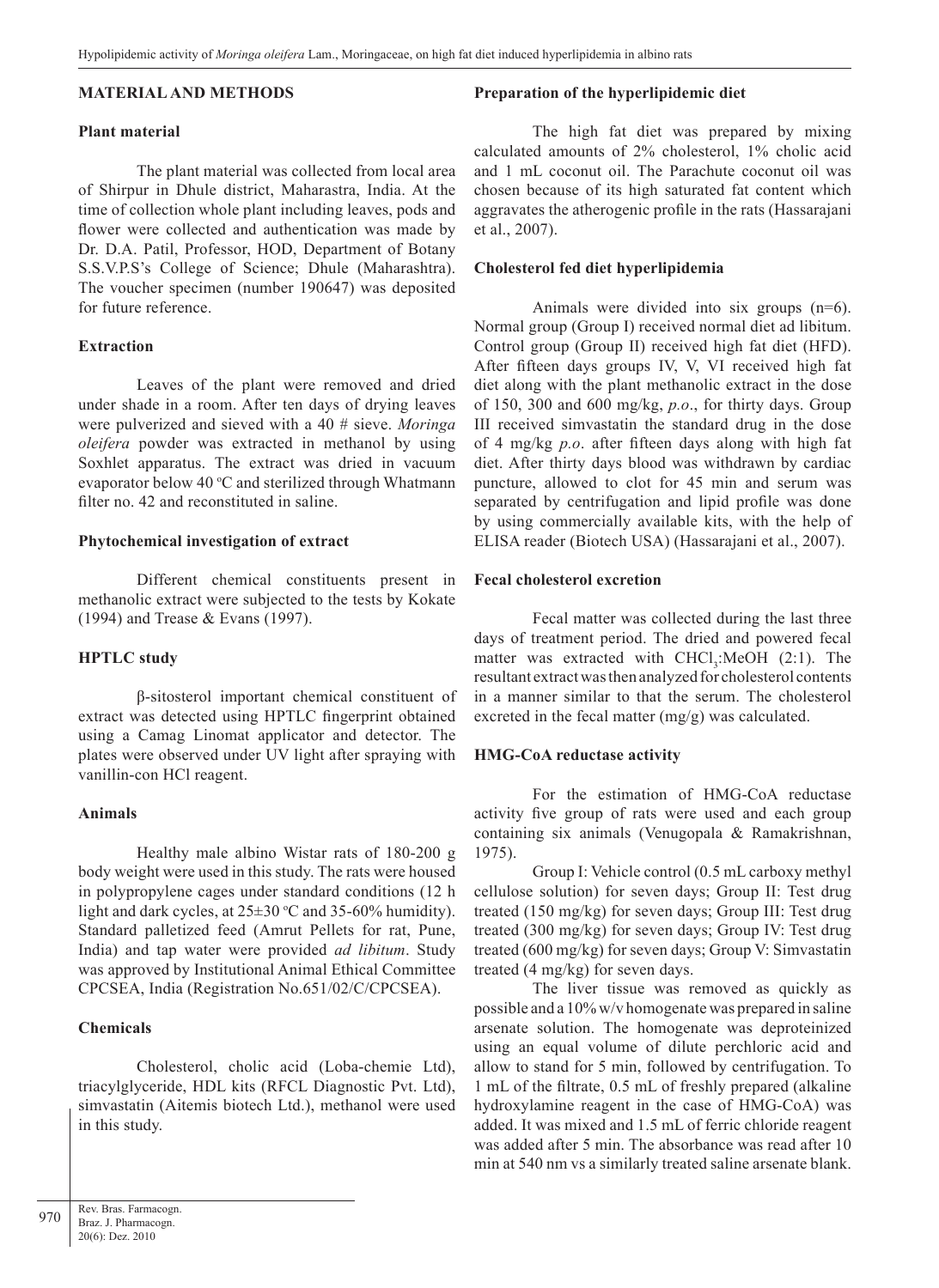The ratio of HMG-CoA/mevalonate was calculated.

#### **Biochemical assays for lipids**

Cholesterol, HDL and triacylglyceride levels were estimated from serum by CHOD-PAP method and GPO-PAP method (Devi & Sharma, 2004), respectively. LDL and VLDL-cholesterol were calculated following the method by Johnson et al. (1997). While the atherogenic index was calculated by using the method described by Muruganandan et al. (2005).

#### **Statistical analysis**

Results are expressed as mean±SEM (standard error mean) and subjected to one-way analysis of variance (ANOVA) followed by Dunnett's test and values with *p*<0.05 were considered to be statistically different.

#### **RESULTS AND DISCUSSION**

The percentage yield of the methanolic extract was found to be 47.2% w/w. Phytochemical investigation was performed and the following compounds were identified: glycoside, steroids flavonoids and alkaloids. A 36.57% of β-sitosterol was present in crude extract of *Moringa oleifera* quantified through HPTLC results (Figure1).

There was significant increase in the levels of serum cholesterol, triacylglyceride and LDL-c and a decrease in level of HDL-c in the high fat diet fed animals when compared to normal fed rats. Elevated level of blood cholesterol especially LDL-c is a known major risk factor for CHD whereas HDL-c is cardio protective. Treatment with methanolic extract, at three different doses significantly decreased the levels of total cholesterol and LDL-c as compare to the controls (Tenpe et al., 2007) (Table 1).

Atherogenic index indicates the deposition of foam cells or plaque or fatty infiltration or lipids in heart, coronaries, aorta, liver and kidneys. The higher the atherogenic index, the higher is the risk of the above organs for oxidative damage (Mehta et al., 2003). Atherogenic index was significantly reduced in the *M. oleifera* treated groups.

HFD causes the oxidative stress which finally increases production of reactive oxygen species. An increasing scientific literature provides ample direct or indirect evidence that overproduction of ROS can induce cellular damage via oxidation of critical cellular components such as membrane lipids, proteins, and DNA.

Since the result of the study indicated that the methanolic extract of *M. oleifera* has beneficial effect on lipid profile we have investigated its mechanism of action. Cholesterol homeostasis is maintained by the two processes viz. cholesterol biosynthesis in which HMG-Co-A reductase catalyzes rate limiting process and cholesterol absorption of both dietary cholesterol and cholesterol cleared from the liver through biliary secretion (Hassarajani et al., 2007).

The HMG-Co-A/mevalonate ratio has an inverse relationship to the activity HMG-Co-A reductase. The result of the study indicated that the activity of the enzyme is significantly depressed by the methanolic extract of *M. oleifera* as is evidenced by the increase in the ratio. There was significant increase in the ratio of HMG-CoA/mevalonate in the test drug at the dose of 600 mg/kg  $(p<0.05)$  and in the standard drug at the dose of 4 mg/kg  $(p<0.01)$  as compare to the control group (Table 2). Methanolic extract at doses of 300 mg/kg ( $p$ <0.05), 600 mg/kg  $(p<0.01)$  and standard drug simvastatin  $(p<0.01)$ shows significant increase in cholesterol excretion when compared with HFD control group (Figure 2).



**Figure 1.** HPTLC peak of standard β-sitosterol (A) and of *Moringa oleifera* Lam., Moringaceae (B) at 580 nm.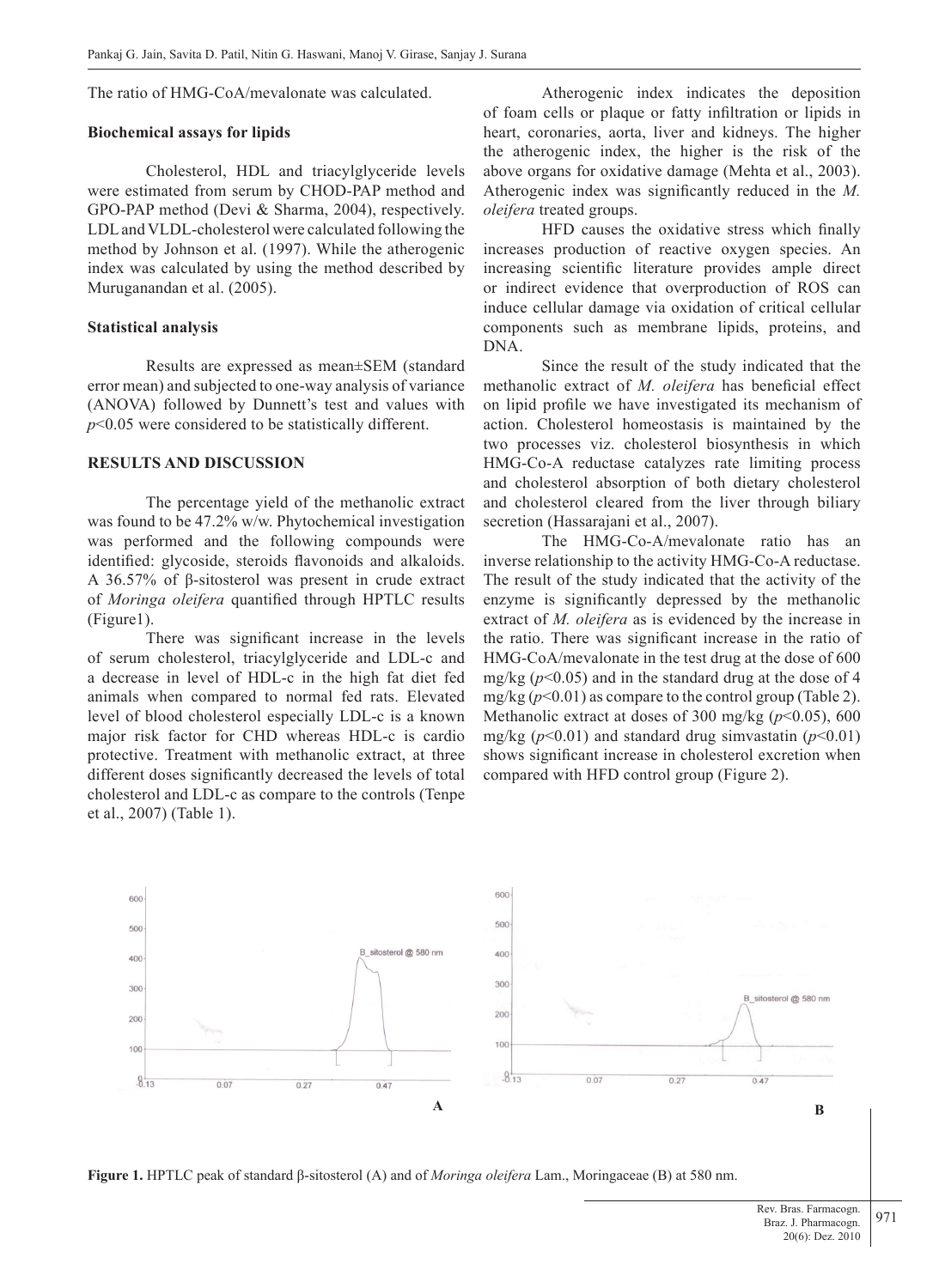| <b>Table 1.</b> Effect of methanolic extract of <i>Moringa oleifera</i> Lam. on lipid profile in cholesterol fed hyperlipidemic rats |                        |                             |                             |                  |                                |                      |  |
|--------------------------------------------------------------------------------------------------------------------------------------|------------------------|-----------------------------|-----------------------------|------------------|--------------------------------|----------------------|--|
| Groups                                                                                                                               | Cholesterol<br>(mg/dl) | Triacylglyceride<br>(mg/dl) | VLDL<br>(mg/dl)             | LDL<br>(mg/dl)   | <b>HDL</b><br>(mg/dl)          | Atherogenic<br>index |  |
| Normal#                                                                                                                              | $84.40 \pm 2.45$       | $122.2 \pm 6.78$            | $24.44 \pm 1.35$            | $15.16 \pm 1.99$ | $45.20 \pm 1.50$               | $0.89 \pm 0.09$      |  |
| Control (HFD)                                                                                                                        | $196.8 \pm 7.01$       | $200.2 \pm 5.31$            | $40.04 \pm 1.06$            | $116.2 \pm 7.45$ | $40.60 \pm 1.29$               | $3.87\pm0.25$        |  |
| Simvastatin 4 mg/kg                                                                                                                  | $99.20 \pm 2.74$ **    | $86.60\pm3.54**$            | $17.32\pm0.71**$            | $22.68\pm4.84**$ | 59.20 $\pm$ 2.45 <sup>**</sup> | $0.69 \pm 0.10$ **   |  |
| MeOH Extract $150 \text{ mg/kg}$                                                                                                     | $183 \pm 5.13$         | $182 \pm 2.89$ <sup>*</sup> | $36.40\pm0.58$ <sup>*</sup> | $105.6 \pm 6.21$ | $41\pm1.82$                    | $3.51 \pm 0.30$      |  |

**Table 1.** Effect of methanolic extract of *Moringa oleifera* Lam. on lipid profile in cholesterol fed hyperlipidemic rats

# Regular diet water *ad libitum*; values are expressed as mean±SEM, n=6; Data was analyzed by one way ANOVA followed by Dunnet test; *\*\*p*<0.01, very significant; *\*p*<0.05, significant.

MeOH Extract 300 mg/kg 142.6±2.92\*\* 169.2±3.96\*\* 33.84±0.80\*\* 61.36±3.40\*\* 47.40±1.21\* 2.01±0.08\*\* MeOH Extract 600 mg/kg 121.2±3.88\*\* 157.4±4.55\*\* 31.48±0.91\*\* 38.72±4.06\*\* 51±1.52\*\* 1.38±0.09\*\*

**Table 2.** Effect of methanolic extract of *Moringa oleifera* on HMG-CoA reductase activity.

| Group                        | Absorbance ratio<br>$mean \pm SEM$ ) |  |  |  |
|------------------------------|--------------------------------------|--|--|--|
| Control                      | $1.489 \pm 0.1512$                   |  |  |  |
| Methanolic extract 150 mg/kg | $1.513 \pm 0.139$                    |  |  |  |
| Methanolic extract 300 mg/kg | $1.718 \pm 0.217$                    |  |  |  |
| Methanolic extract 600 mg/kg | $2.126\pm0.233$ *                    |  |  |  |
| Simvastatin 4 mg/kg          | $3.133 \pm 0.223$                    |  |  |  |

Values are expressed as mean±SEM, n=6; data was analyzed by one way ANOVA followed by Dunnet test; *\*\*p*<0.01, very significant; *\*p*<0.05, significant.



**Figure 2.** Effect of methanolic extract (150, 300, 600 mg/kg) and simvastatin drug 4 mg/kg on the excretion of cholesterol in rats each value represents the mean±of six rats,  $**p* < 0.05$ , \*\**p*<0.01 vs. control.

Plant sterols inhibit the absorption of dietary cholesterol, but the resulting decrease in serum cholesterol has been slight (Saluja et al., 1978). Although *M. oleifera*  has been shown to contain β-sitosterol in HPTLC, β-sitosterol is a plant sterol with a structure similar to that of cholesterol, except for the substitution of an ethyl group at C24 of its side chain. The cholesterol lowering effect may be due to this inhibition in reabsorption of cholesterol from endogenous sources in association with

972 Rev. Bras. Farmacogn. Braz. J. Pharmacogn. 20(6): Dez. 2010

a simultaneous increase in its excretion into feces in the form of neutral steroids. The increased fecal excretion of cholesterol observed with *M. oleifera* treated group as compared to the HFD control group.

Conclusively, the observed cholesterol reducing action of the methanolic extract of *Moringa oleifera* Lam. indicates the hypolipidemic activity.

# **REFERENCES**

- Bhatnagar SS, Santapau H, Desai JDH, Yellore S, Rao TNS 1961. Biological activity of Indian medicinal plants. Part 1. Antibacterial, antitubercular and antifungal action. *Indian J Med Res 49*: 799-805.
- Devi RK, Sharma DK 2004. Hypolipidemic effect of different extracts of *Clerodendron colebrookianum* Walp in normal and high-fat diet fed rats. *J Ethnopharmacol 90*: 63-68.
- Faizi S, Siddiqui BS, Saleem R, Aftab K, Shaheen F, Gilani AH 1998. Hypotensive constituents from the pods of *Moringa oleifera*. *Planta Med 64*: 225-228.
- Hassarajani S, Souza TD, Mengi SA, Chattopadhayay 2007. Efficacy study of the bioactive fraction (F-3) of *Acorus calamus* in hyperlipidemia. *Indian J Pharmacol 3*9: 196-200.
- Johnson R, McNutt P, MacMahon S, Robson R 1997. Use of the friedewald formula to estimate LDL-cholesterol in patients with chronic renal failure on dialysis. *Clin Chem 43*: 2183-2184.
- Karadi RV, Gadge NB, Alagawadi KR, Savadi RV 2006. Effect of *Moringa oleifera* root wood on ethylene glycol induced urolithiasis in rats. *J Ethnopharmacol 105*: 306-311.
- Kokate CK 1994. Practical Pharmacognosy. Vallabh Prakashan, New Delhi, 107-111.
- Mehta LK, Balaraman R, Amin AH, Bafna PA, Gulati OD 2003. Effect of fruits of *Moringa oleifera* on the lipid profile of normal and hypercholesterolaemic rabbits. *J Ethnopharmacol 86*: 191-195.
- Muruganandan S, Srinivasan K, Gupta S, Gupta PK, Lal J 2005. Effect of mangiferin on hyperglycemia and atherogenicity in streptozotocin diabetic rats. *J*